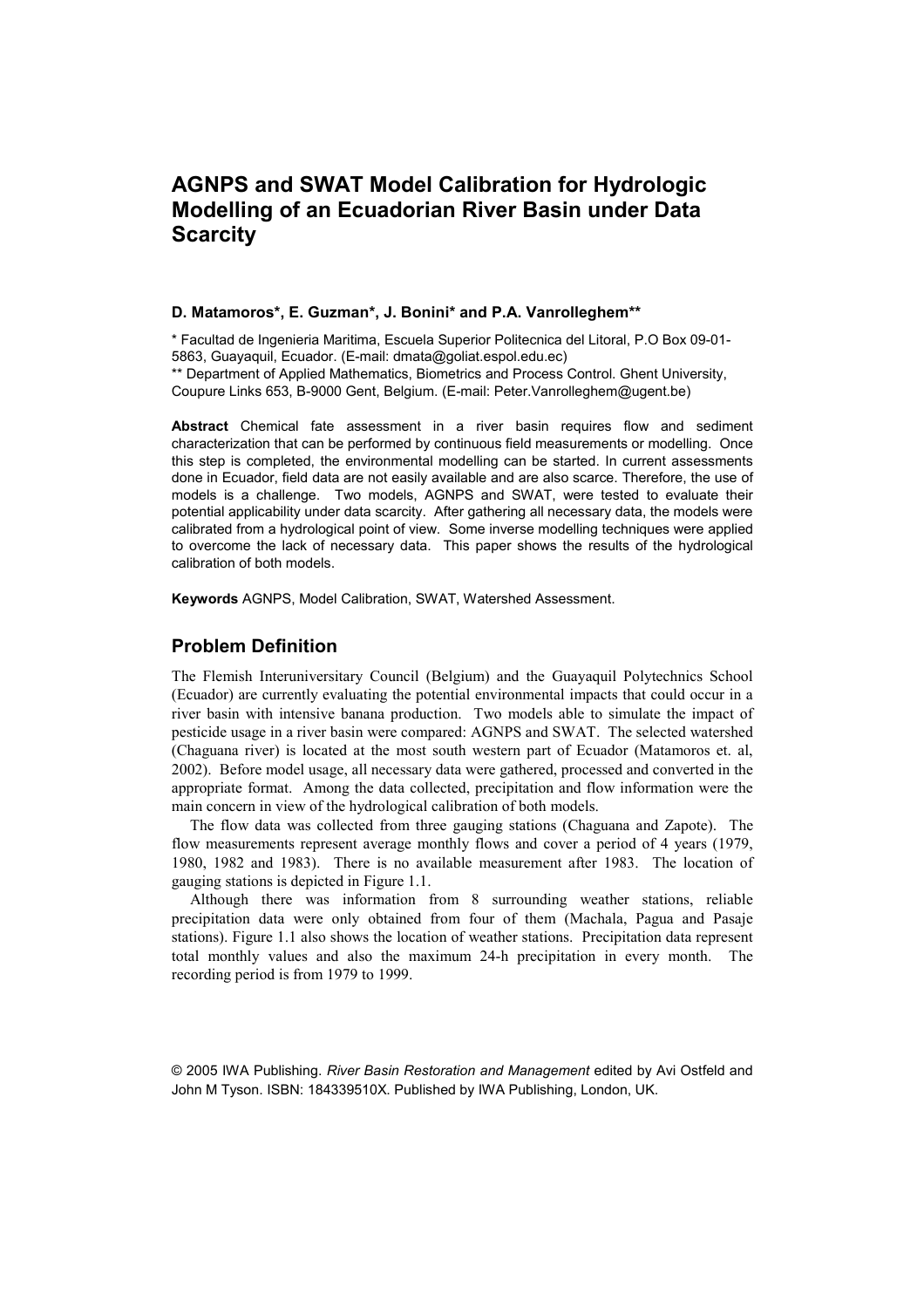

**Figure 1.1** Location of weather stations and flow gauging stations for Chaguana basin.

The official database, where the flow data were obtained, did not contain measurements of suspended sediments to perform the model calibration. Therefore, thirteen monitoring points, including the place of gauging stations, were set along the river to determine suspended sediments and flow rates during four sampling campaigns between 2001 and 2002 (14 November 2001, 30 March 2002, 5 July 2002 and 11 November 2002). Due to accessibility issues, only 46 km out of 320 km of the river system were sampled. Each sampling campaign represents a single event for modelling purposes. Figure 1.2 gives the location of the sampling points along the Chaguana river basin.



**Figure 1.2** Location of sampling points along the Chaguana river basin.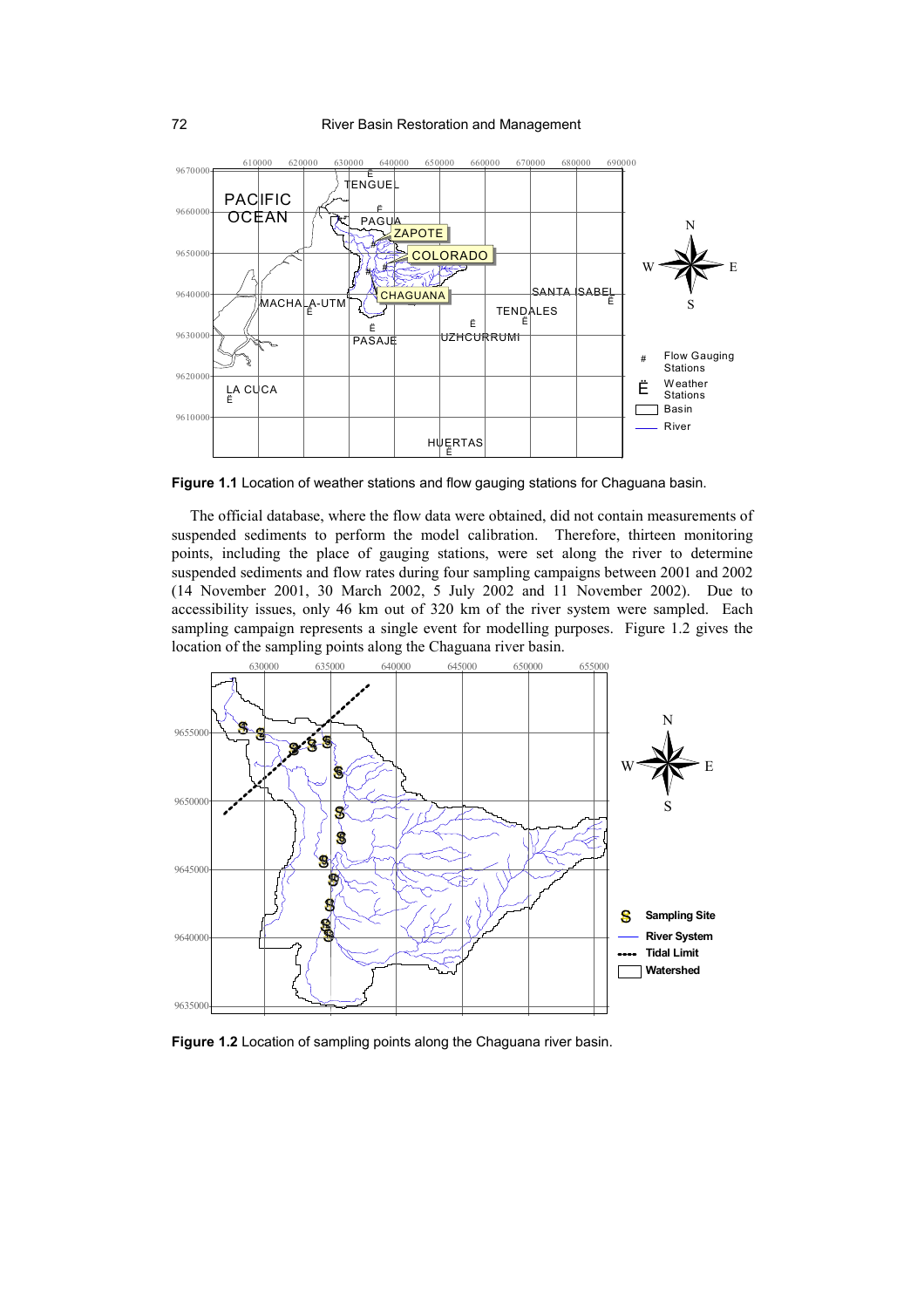# **Methodology**

### **Basin Division**

The research team that evaluated the AGNPS model divided the Chaguana river basin in 192 AGNPS cells which drain into 78 river reaches (see figure 1.3.a). An explanation of the meaning of an AGNPS cell can be found in the AGNPS User's manual and in Matamoros et al (2004). The resulting cell areas vary between 1 and 829 Ha.

The second research team (Bonini and Guzman, 2003) evaluated the SWAT model by dividing the basin in 44 sub-basins, mainly based on the locations of the three existing gauging stations (Colorado, Zapote and Chaguana gauging stations), as shown in figure 1.3.b. The SWAT division is based on the concept of Hydrological Response Units (HRUs) applied to each sub-basin.



**Figure 1.3** Chaguana basin division based on the applied model.

#### **Fit Criteria**

The whole calibration procedure was done with data collected from the three available gauging stations, and sediment samples gathered during the four sampling campaigns. Three statistical parameters were used to determine the goodness of fit of the predicted values related to the measured values:

• The Coefficient of Determination  $(r^2)$  is the square of the Pearson's Product Moment Correlation Coefficient, and it varies from 0.0 (poor model) to 1.0 (good model).

$$
r^{2} = \frac{\sum_{i=1}^{N} (O_{i} - O_{avg}) (P_{i} - P_{avg})}{\left(\sqrt{\sum_{i=1}^{N} (O_{i} - O_{avg})^{2}}\right) \left(\sqrt{\sum_{i=1}^{N} (P_{i} - P_{avg})^{2}}\right)}
$$

Where

O i, P i Observed and Predicted value for each modelled event

- O avg , P avg Observed and Predicted average value for the evaluated range of data
- The Coefficient of Efficiency (*E*), developed by Nash and Sutcliffe (1970), ranges from minus infinity (poor model) to 1.0 (good model).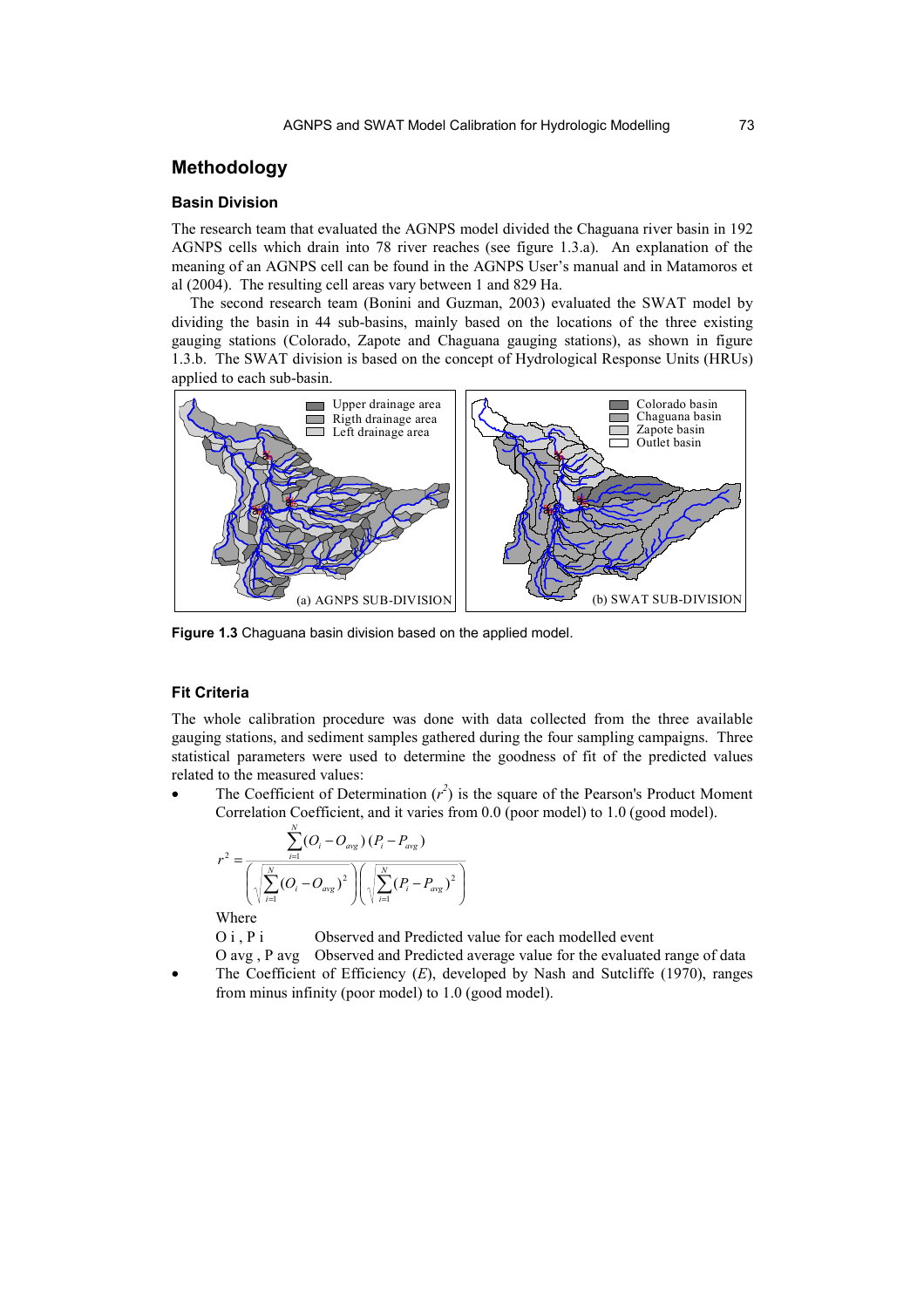$$
E = \frac{\left(\sum_{i=1}^{N} (O_i - O_{avg})^2\right) - \left(\sum_{i=1}^{N} (O_i - P_i)^2\right)}{\left(\sum_{i=1}^{N} (O_i - O_{avg})^2\right)}
$$

• The Index of Agreement (*d*) developed by Willmott (1981) presents the same range of values as the coefficient of determination.

$$
d = \frac{\left(\sum_{i=1}^{N} (P_i - O_{avg}| + |O_i - O_{avg}|)^2\right) - \left(\sum_{i=1}^{N} (O_i - P_i)^2\right)}{\left(\sum_{i=1}^{N} (P_i - O_{avg}| + |O_i - O_{avg}|)^2\right)}
$$

For further information, Legates and McCabe (1999) have written a complete discussion on these three statistical coefficients normally used in hydrological and climatic model evaluations. In addition, a relative bias was estimated for every pair of measured and predicted values. Then, an average was estimated for all the sampled values based on the following equation.

$$
Bias_{AVERAGE} = \frac{1}{N} \sum_{i=1}^{N} \left( \frac{O_i - P_i}{O_i} \times 100 \right)
$$

### **Flow Calibration**

The first calibration step adjusted the flow predictions as close as possible to the flow measurements. As written before, three gauging stations, known as Chaguana, Zapote and Colorado gauging stations, were used. They are mainly located in the middle course of the river basin.

The models evaluated by the research teams are mainly runoff-based. One of the most sensitive parameters for flow calibration in runoff-based models is the SCS Runoff Curve Number, which is an indicator of how much water is running off from the soil surface. The higher the Curve Number, the higher the estimated runoff that is obtained. Therefore, flow calibration was conducted by adjusting the Curve Number for each land use type involved in the basin assessment.

In the models, flow estimates are based on single or continuous daily events (rainfall), so it is necessary to have daily data to calibrate the model. In the present research, the gauging stations only had average monthly flows. In addition, weather data were also limited to total monthly values, the number of rain events and the maximum 24-hour precipitation fallen during every month. Therefore, it was necessary to generate daily precipitation data for the recorded period of the gauging stations by considering the following assumptions:

- 1. There is only one maximum precipitation event in every month corresponding to the recorded 24-hour precipitation at a specific reported day.
- 2. As a first approach, the rest of the monthly precipitation is equally distributed among the recorded number of rainy days in a month.
- 3. The model is run for every estimated daily event for that month. A mean monthly flow is obtained by averaging the resulting daily flows. That average monthly flow is compared with the reported flow in the corresponding gauging station.
- 4. If the statistical parameters are still showing "poor" fit, then the daily events in the month are rearranged by always keeping the maximum monthly precipitation and the number of rainy days in mind. This process is repeated until the flow predictions fit the measured values.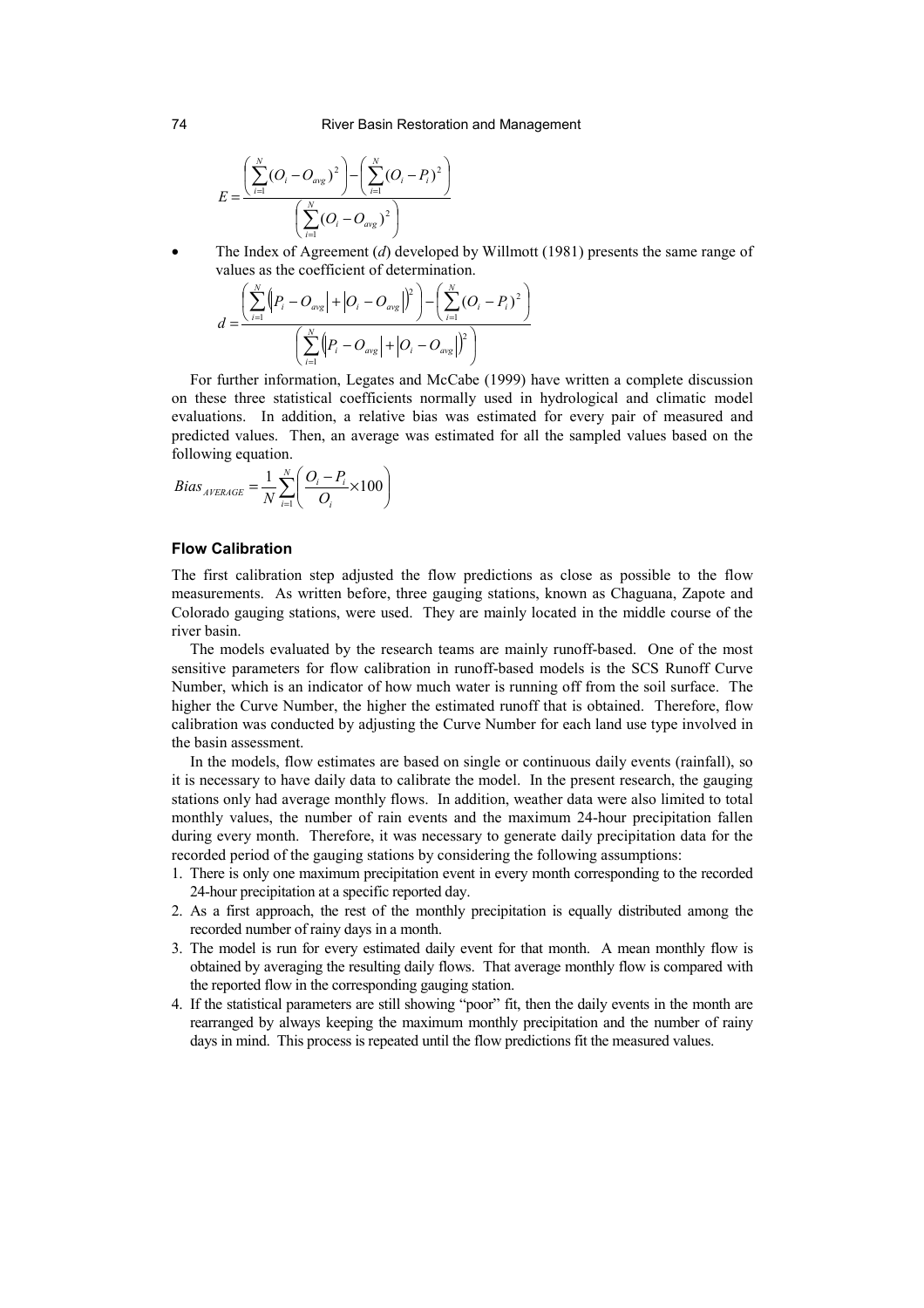#### **Suspended Sediment Calibration**

Both models predict suspended sediments based on precipitation events (single or continuous). However, there was no information regarding the precipitation that fell during the sampling campaigns. Therefore, it was necessary to use the flow prediction to estimate the unknown inputs (rain events) which are producing the sediment outputs for calibration purposes. This method is known as Inverse Modelling, and it has been used in several applications. Basically, Inverse Modelling is the use of a model output to estimate a model input.

The models were only run in the river reaches that showed measurements of suspended sediments during one of the sampling campaigns. The sediment calibration was performed by adjusting the two parameters that mainly contribute to the sediment yield and do have more uncertainty in their estimated values: the cover management factor (C) and the practice management factor (P).

## **Results and Discussion**

#### **Flow Calibration**

Basically, the Colorado gauging station was calibrated first because it has a smaller drainage area and only two land cover types. The Zapote gauging station was calibrated second because it is located immediately downstream the Colorado station. And finally, the Chaguana station was calibrated by adjusting the curve number for each of its drainage basins. Unfortunately, there was no gauging station at the outlet of the basin. Table 1.1 shows the estimated statistical coefficients of fit in all three gauging stations for both model runs.

| <b>Gauging Station</b> | Model        | $r^2$ | E     | d    | Bias $(\% )$ |
|------------------------|--------------|-------|-------|------|--------------|
| Colorado               | <b>AGNPS</b> | 0.83  | 0.37  | 0.88 | 90.31        |
|                        | <b>SWAT</b>  | 0.85  | 0.72  | 0.90 | 10.00        |
| Zapote                 | <b>AGNPS</b> | 0.85  | 0.53  | 0.91 | 26.79        |
|                        | <b>SWAT</b>  | 0.88  | () 77 | 0.94 | $-23.76$     |
| Chaguana               | AGNPS        | 0.87  | 0.73  | 0.93 | 0.83         |
|                        | <b>SWAT</b>  | ი 90  | 0 80  | 0.95 | -8.79        |

**Table 1.1** Coefficients of fit during flow calibration for both models in the three gauging stations.

The AGNPS model could predict the flows in the Chaguana gauging station fairly well  $(r^2)$  $= 0.87$ ,  $E = 0.73$ , and  $d = 0.93$ ). For the Colorado and Zapote stations, the model showed lower values of goodness of fit ( $E = 0.53$  for Zapote and 0.37 for Colorado). It is concluded that the AGNPS model usually fails to predict flows that occur in very small drainage areas with very low precipitation events, and this is mainly because the output results are restricted to three decimal place positions. Therefore, any predicted flow below 0.001  $\text{m}^3\text{/s}$  (1 litre per second) is reported as zero. In addition, the lack of data for flow validation is critical; the data mainly represent extreme events (an "El Niño" event occurred during 1982 and 1983).

The outcome of the SWAT model was more accurate than the AGNPS model. The efficiency (E) of the flow calibration process was above 0.7 for all gauging stations. Although predictions for the Zapote and Colorado stations were improved, they are still below the ones for the Chaguana station.

The main reason for the result improvement is that the SWAT model uses the concept of Hydrologic Response Units (HRU) to couple land cover and soil information within each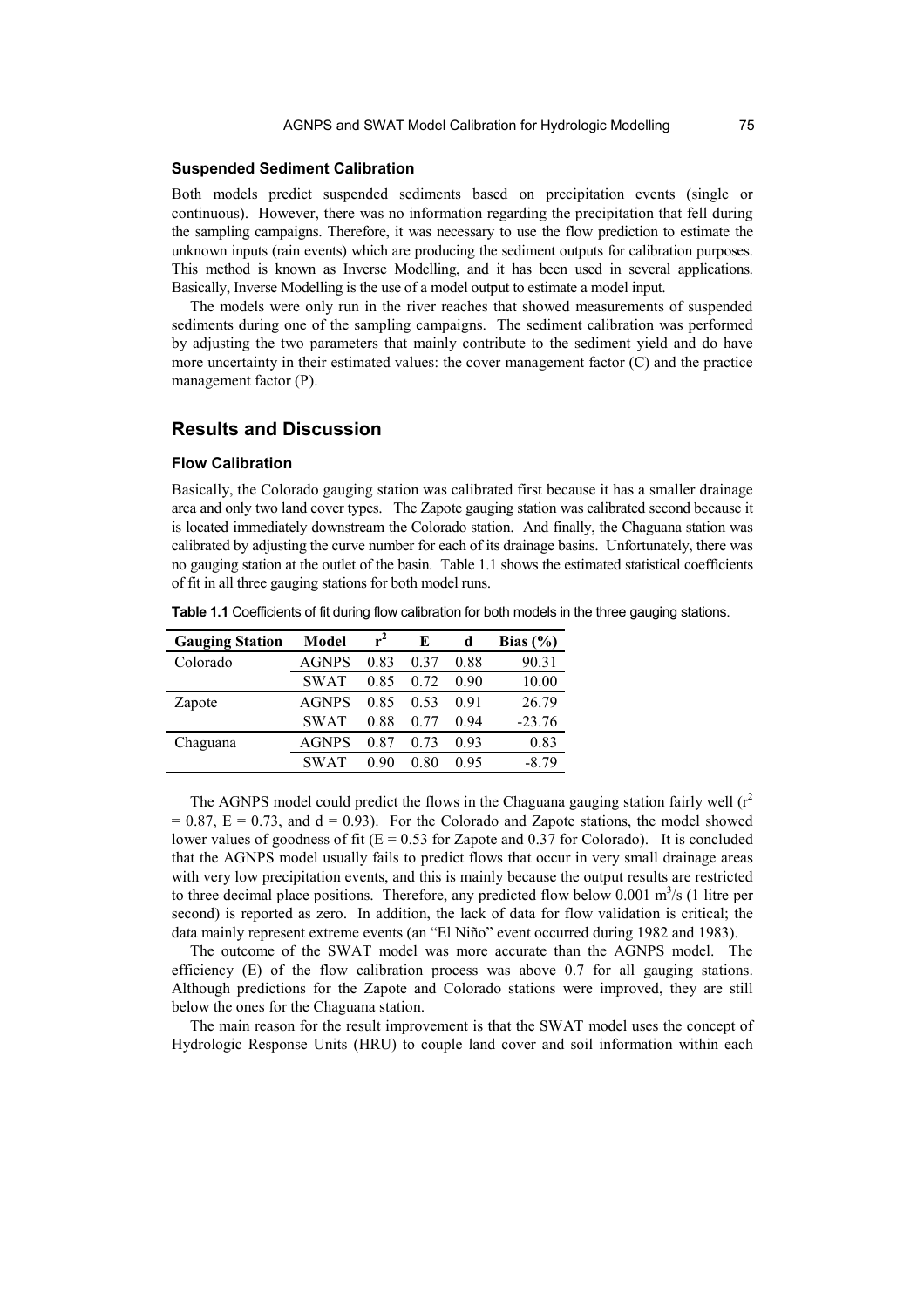sub-basin. As described in the SWAT user's manual, Hydrologic Response Units are portions of a sub-basin that possess unique landuse, management and soil attributes. Although this concept is similar to the attribute of an AGNPS cell, the main difference is that a SWAT sub-basin can have many HRUs within it. On the other hand, AGNPS sub-basins can only contain a maximum of three AGNPS cells. Therefore, the information loss in SWAT can be reduced significantly when aggregating data in a sub-basin. This improvement results in better predictions because of a better characterisation of the evaluated basin. However, the improvement on the accuracy could be jeopardised if soil or land cover information is not accurate too.

#### **Suspended Sediment Calibration**

To perform the suspended sediment calibration, it was necessary to use flow predictions to assess the unknown inputs (rain events) which are needed to calculate the suspended sediment yield. This method is known as Inverse Modelling, and it has been used in several applications. Basically, Inverse Modelling is the use of a model output to estimate a model input.

In the present case study, the models required the precipitation on the campaign dates to predict the sediment yield. Due to the lack of precipitation data for the sampling days, it was necessary to use the inverse modelling technique. First, a flow graph was obtained from the flow calibration step (figure 1.4) for three locations in the river: the outlet, the Chaguana station and the Zapote station. The estimated rain events for the sampling days were obtained by introducing the monitored flow values in figure 1.4. The obtained rain event intensities represent an average rain event as falling at the same time in the entire catchment area. Table 1.2 gives the estimated rain event for the four sampling campaigns, which are the values used in the model simulation.



**Figure 1.4** Estimated flows based on rain events for three locations in the river system.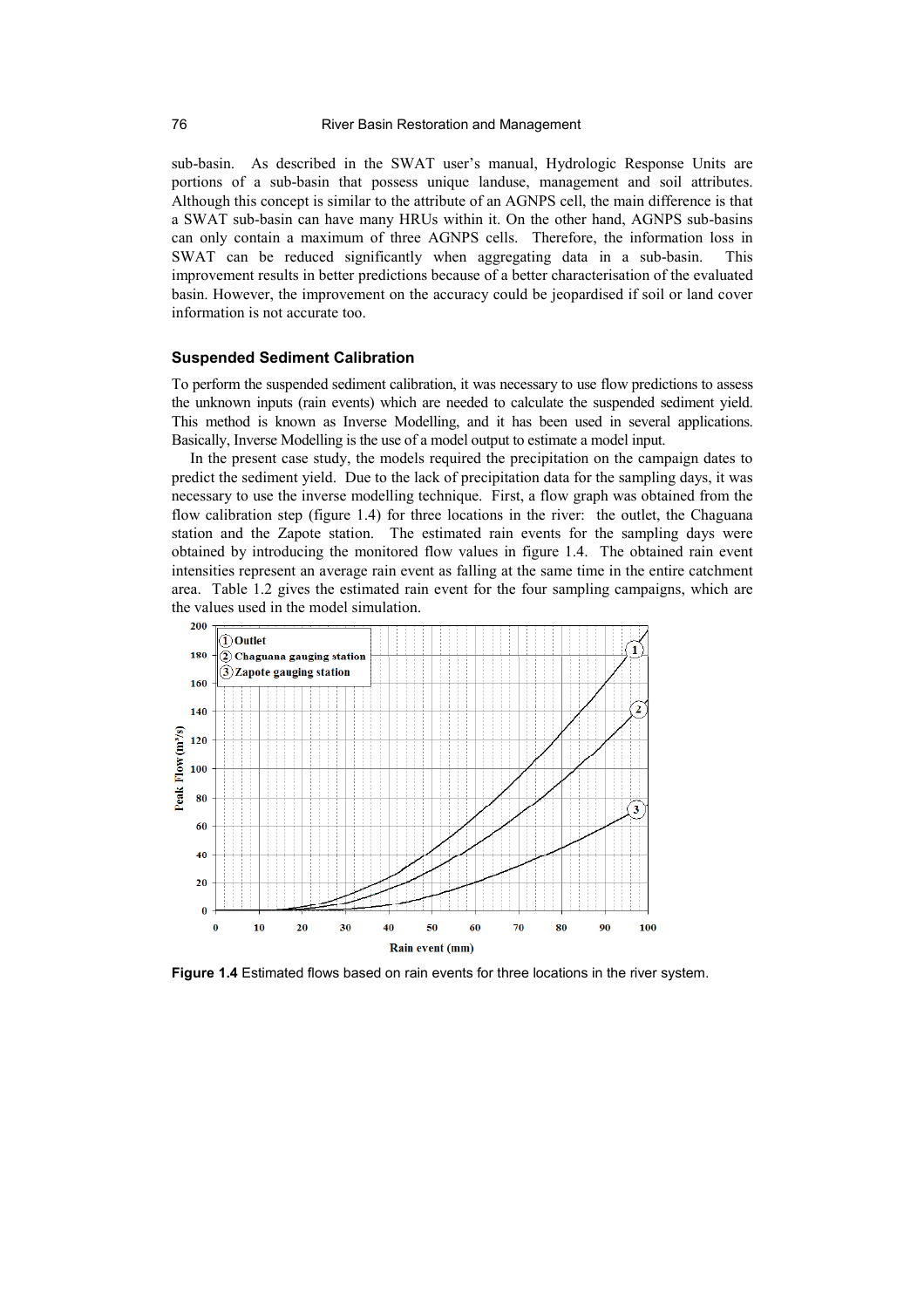| Campaign | Date             | <b>Estimated Daily Rain Event</b> |
|----------|------------------|-----------------------------------|
| First    | 14 November 2001 | 4 mm                              |
| Second   | 30 March 2002    | 58 mm                             |
| Third    | 5 July 2002      | $3 \text{ mm}$                    |
| Fourth   | 11 November 2002 | $5 \text{ mm}$                    |

**Table 1.2** Estimated daily rain event for the sampling days based on the flow calibration graph.

The suspended sediment calibration procedure was explained in the methodology section. Basically, the cover management factor (C) and the practice management factor (P) were adjusted to fit the predicted values around the observed values. Table 1.3 gives the statistical coefficients of fit in the sampled reaches of the basin for both model runs.

**Table 1.3** Coefficients of fit during suspended sediment calibration for both models in the main rivers of the Chaguana system.

| <b>Gauging Station</b> | Model        | $r^2$ | E       |      | Bias $(\% )$ |
|------------------------|--------------|-------|---------|------|--------------|
| Zapote                 | <b>AGNPS</b> | 0.60  | $-0.08$ | 0.70 | $-30.37$     |
|                        | <b>SWAT</b>  | 0.96  | 0.86    | 0.96 | $-61.89$     |
| Chaguana               | <b>AGNPS</b> | 0.94  | 0.88    | 0.97 | $-3.64$      |
|                        | <b>SWAT</b>  | በ 97  | 0.92    | 0.98 | -4 71        |

Regarding the AGNPS simulation, it is clear that the predictions for the Zapote River are not good enough as the coefficient of efficiency (E) is around zero. However the model can predict the sediment behaviour in the Chaguana river fairly well. There could be many reasons for this difference:

- The Zapote river has less reaches sampled than the Chaguana river during the sampling campaigns. Thus the characterization of this river is quite low.
- As said in the flow calibration, the model has a lower prediction efficiency in cells with small drainage areas. The Zapote river does not have as long a course (drainage area) as the Chaguana river, so the predictions are affected by this difference.
- Perhaps, the most important reason is the information loss that occurred during the spatial data aggregation done by the AGNPS model.

The SWAT model gave a better prediction in both sampled rivers (coefficient of efficiency above 0.8). This behaviour was expected as explained in the flow calibration process because the SWAT model minimizes the information loss by using multiple HRU's in each sub-basin.

Finally, for both models, there were also significant differences between predicted and measured values at specific sampling locations in the Chaguana river for the March sampling period (rainy season) while the rest of the sampling dates showed a good agreement. However, there was some dredging activity at certain locations along the Chaguana river between Reaches 45 and 22. This civil work affected the sediment yield by increasing the suspended solid concentrations on those reaches. For that reason, both models failed to predict the suspended sediment concentrations as the models calculate sediment yield based mainly on soil erosion from runoff. In addition, the last reach, Number 2, still shows predicted values lower than the actual ones. That is because that reach was also influenced by the tidal push at the moment of sampling. When the tide is entering the basin, some